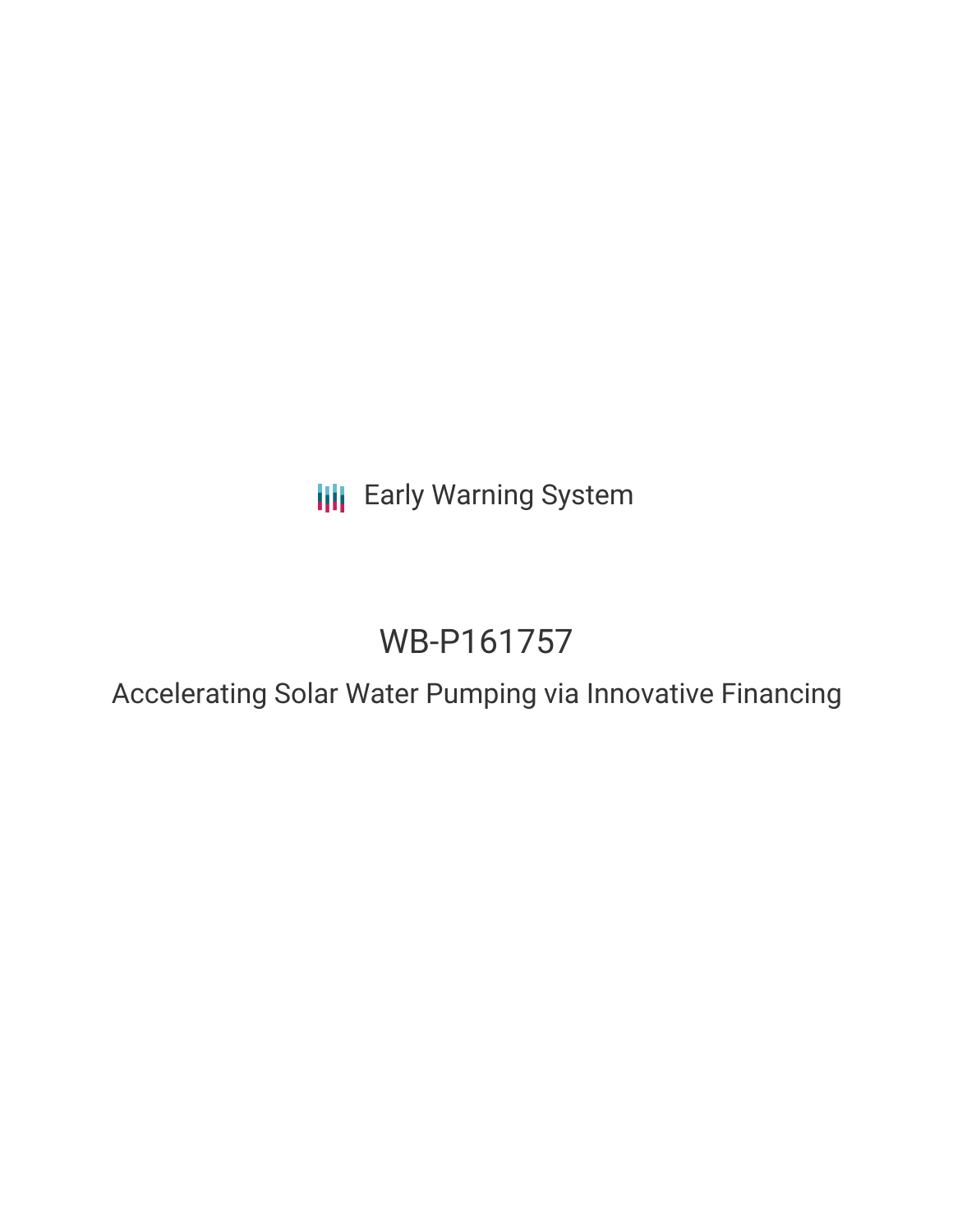

#### **Quick Facts**

| Tanzania<br><b>Countries</b>                     |  |
|--------------------------------------------------|--|
| World Bank (WB)<br><b>Financial Institutions</b> |  |
| Proposed<br><b>Status</b>                        |  |
| <b>Bank Risk Rating</b><br>U                     |  |
| <b>Voting Date</b><br>2017-01-16                 |  |
| United Republic of Tanzania<br><b>Borrower</b>   |  |
| Water and Sanitation<br><b>Sectors</b>           |  |
| $$2.50$ million<br><b>Project Cost (USD)</b>     |  |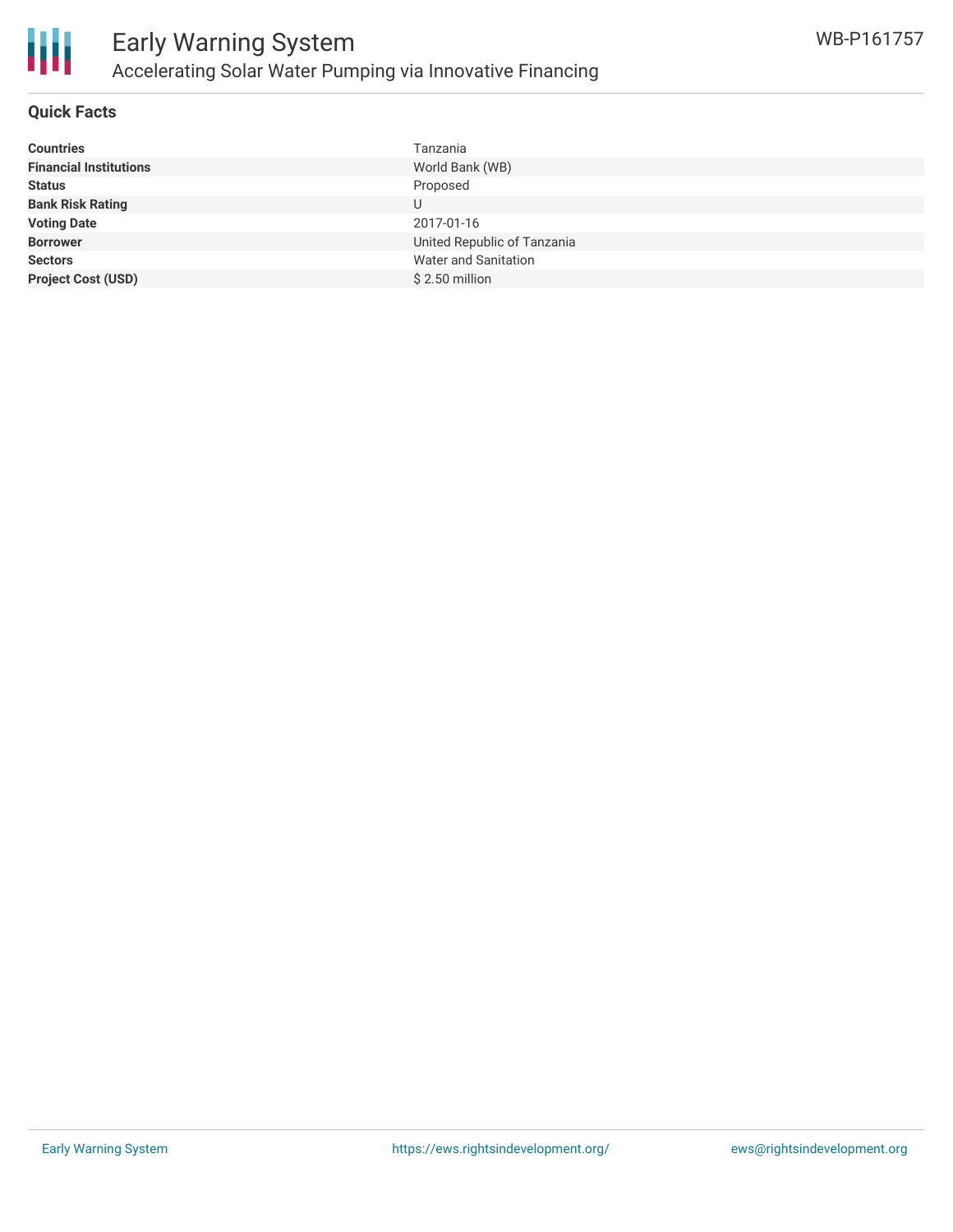

#### **Project Description**

The Project Development Objective is to support sustainable access to water in selected rural communities in Tanzania. Key Results include;

i. Solar-powered water schemes installed (Target: 146 solar pumps)

ii. Private financing leveraged (Target: USD 2.2 million)

iii. Direct Project Beneficiaries (Number: 730,000)

iv. CO2 emission offset (Tons of CO2)

The proposed Project will bring direct benefits to about 730,000 residents of 146 rural villages. After successful completion of the proposed pilot Project, the activities are expected to be scaled to cover an additional 230 villages supporting 1,150,000 residents in the second phase, and thereafter roll out to 1,500 villages serving a total of 7,500,000 Tanzanians in third phase of the program.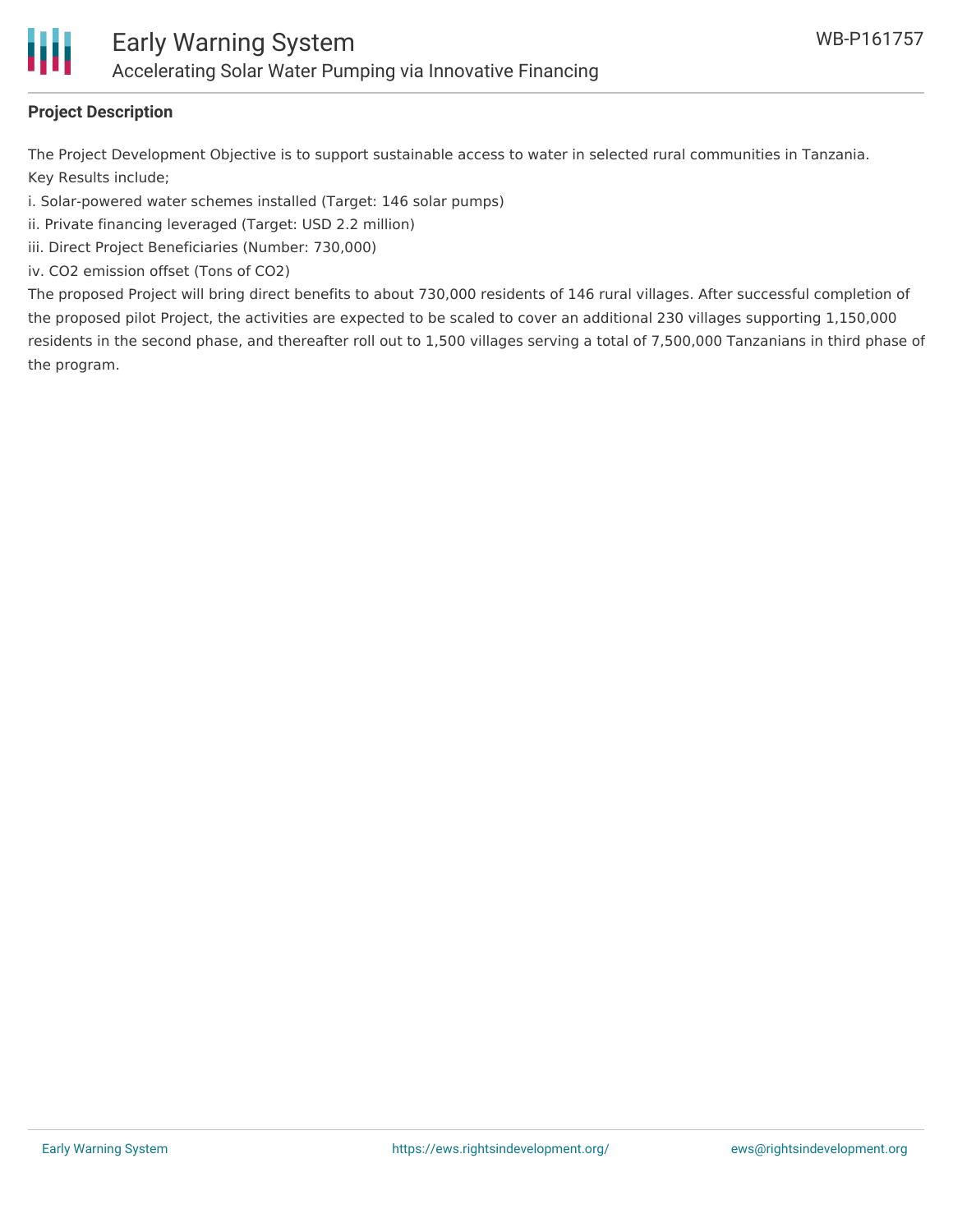

#### **Investment Description**

World Bank (WB)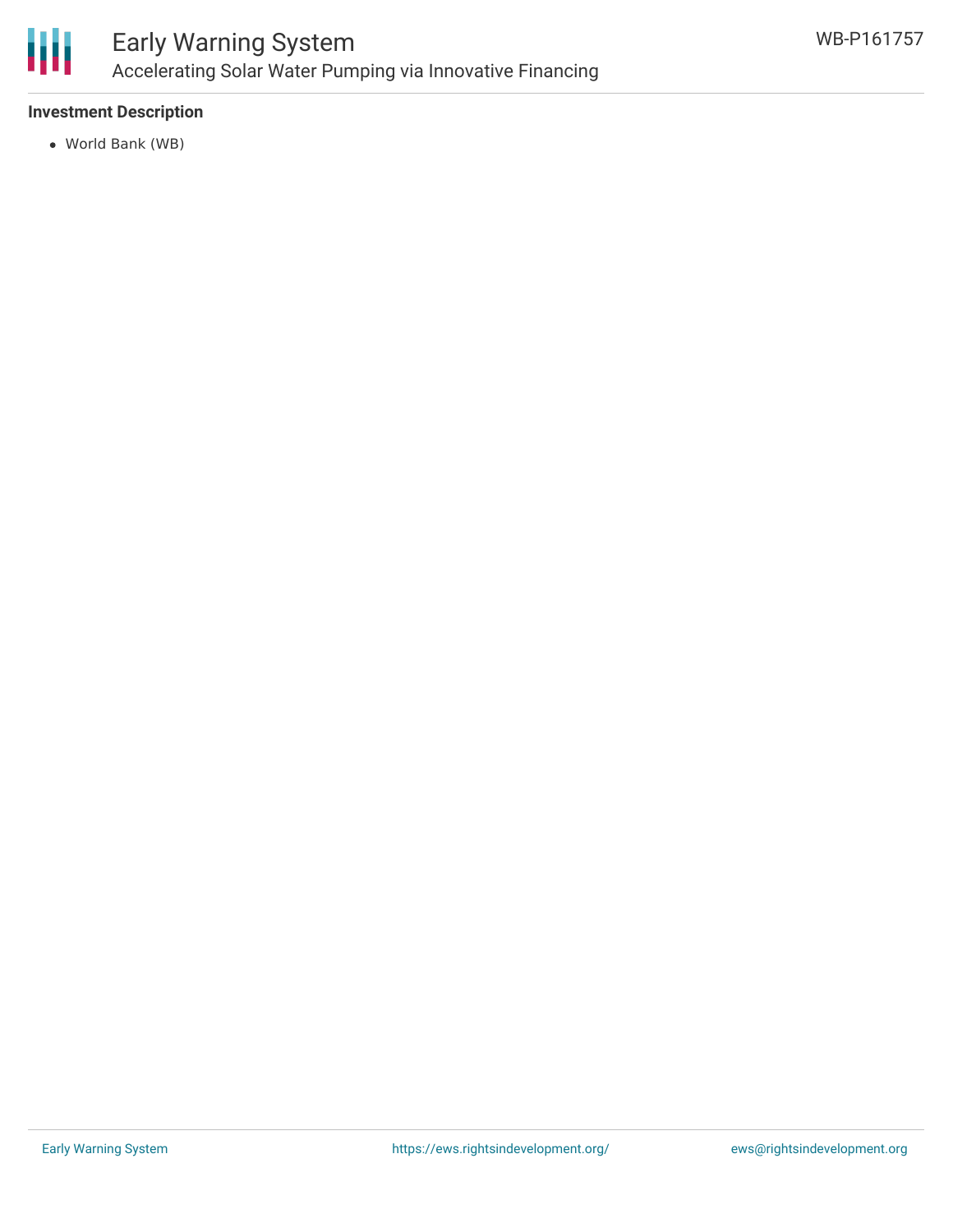

#### **Contact Information**

ACCOUNTABILITY MECHANISM OF WORLD BANK

The World Bank Inspection Panel is the independent complaint mechanism and fact-finding body for people who believe they are likely to be, or have been, adversely affected by a World Bank-financed project. If you submit a complaint to the Inspection Panel, they may investigate to assess whether the World Bank is following its own policies and procedures for preventing harm to people or the environment. You can contact the Inspection Panel or submit a complaint by emailing ipanel@worldbank.org. You can learn more about the Inspection Panel and how to file a complaint at: http://ewebapps.worldbank.org/apps/ip/Pages/Home.aspx.